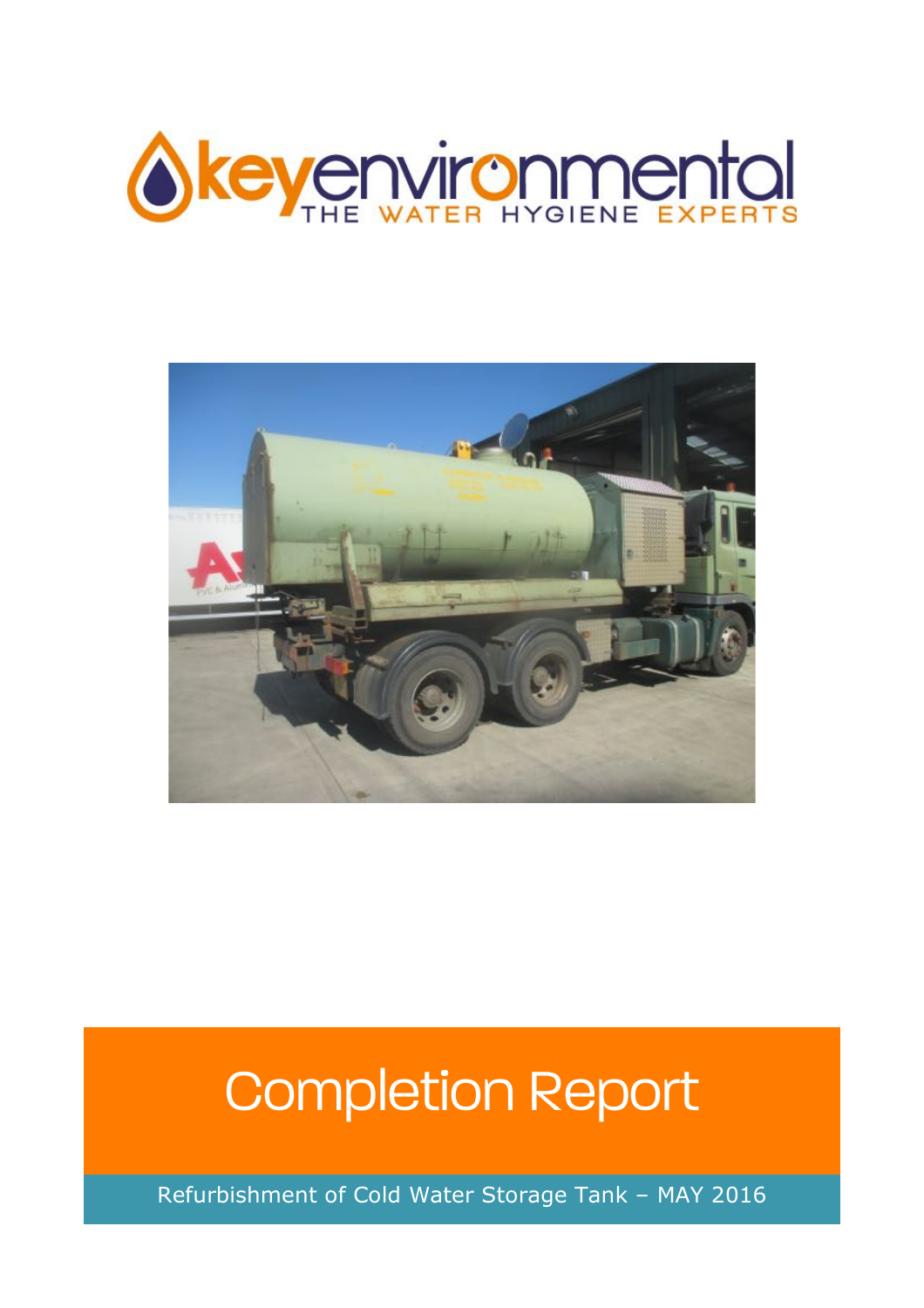### Project Brief



**Key Environmental Services** were asked to provide a solution to re-line the vehicle mounted cold water storage tank which had started to leak. We proposed that the tank be given long term protection by the application of a solvent free polyurethane coating.

The product employed was ACOTHANE DW, which offers numerous economic, technical and environmental features and benefits, some of which are highlighted below:

- Ø WRAS / DWI Approved
- Ø Complete Solvent Free Technology
- $\triangleright$  Extremely Fast Curing Times, even at low temperatures
- $\triangleright$  High degree of flexibility  $\oslash$  > 35%, capable of accommodating structural movement compared with resin / epoxy / bitumastic coatings of <1.0%
- $\triangleright$  Superb adhesion to steel, concrete, GRP and many other substrates.
- $\triangleright$  High levels of impact and chemical resistance.
- $\triangleright$  Reduced downtime of storage tanks and process vessels refill after minimum of 6hrs after completion.
- $\triangleright$  Long life performance with minimal maintenance
- $\triangleright$  Easy clean, ceramic tile-like finish
- $\triangleright$  Application by brush / roller or plural component spray equipment
- $\triangleright$  Excellent track record for applications such as drinking water tanks, cooling towers, reservoirs etc.

The following pages show the methodology employed.

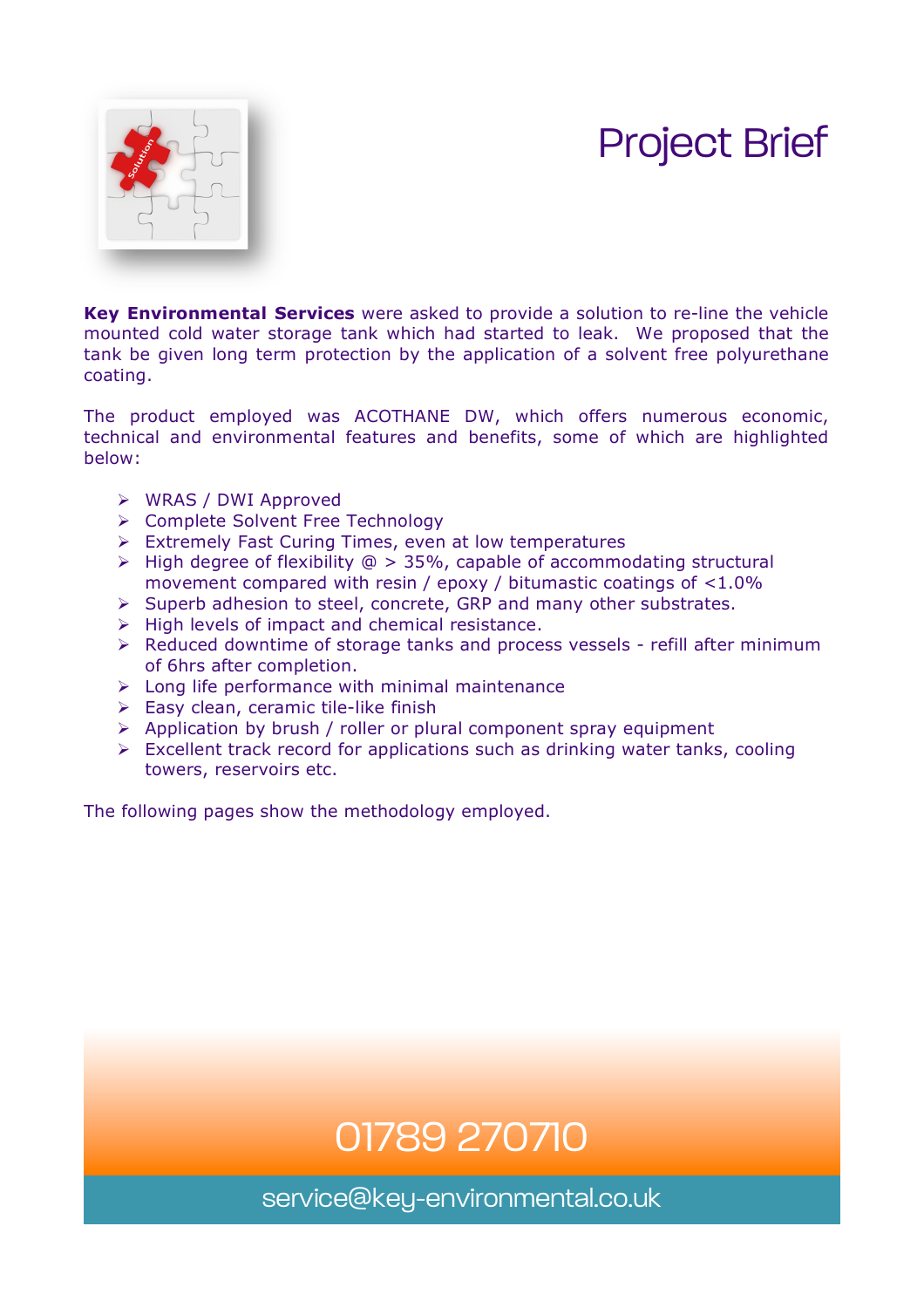### **Methodology**

The vehicle mounted steel cold water storage tank is almost 40 years old and had started to corrode very badly internally and was leaking from one of the welded seams. This tank is sized at  $3.12 \times 1.65$  (dia.) metres.



#### 01789 270710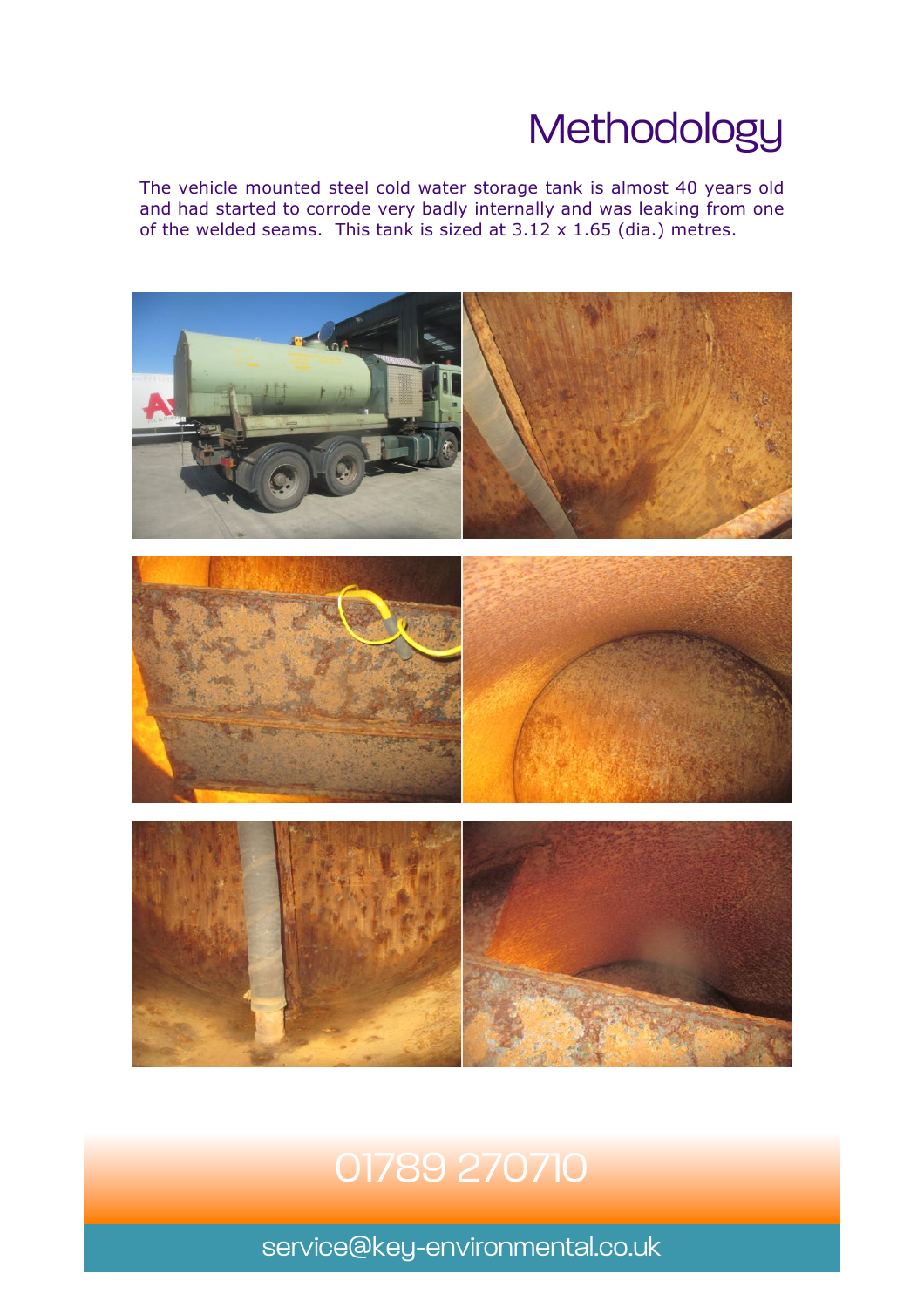The entire tank internals were manually prepared with scabblatex units to remove all rust deposits and delaminating steel and to create a surface profile of 75 micron in order to accept the ACOTHANE DW coating.



#### 01789 270710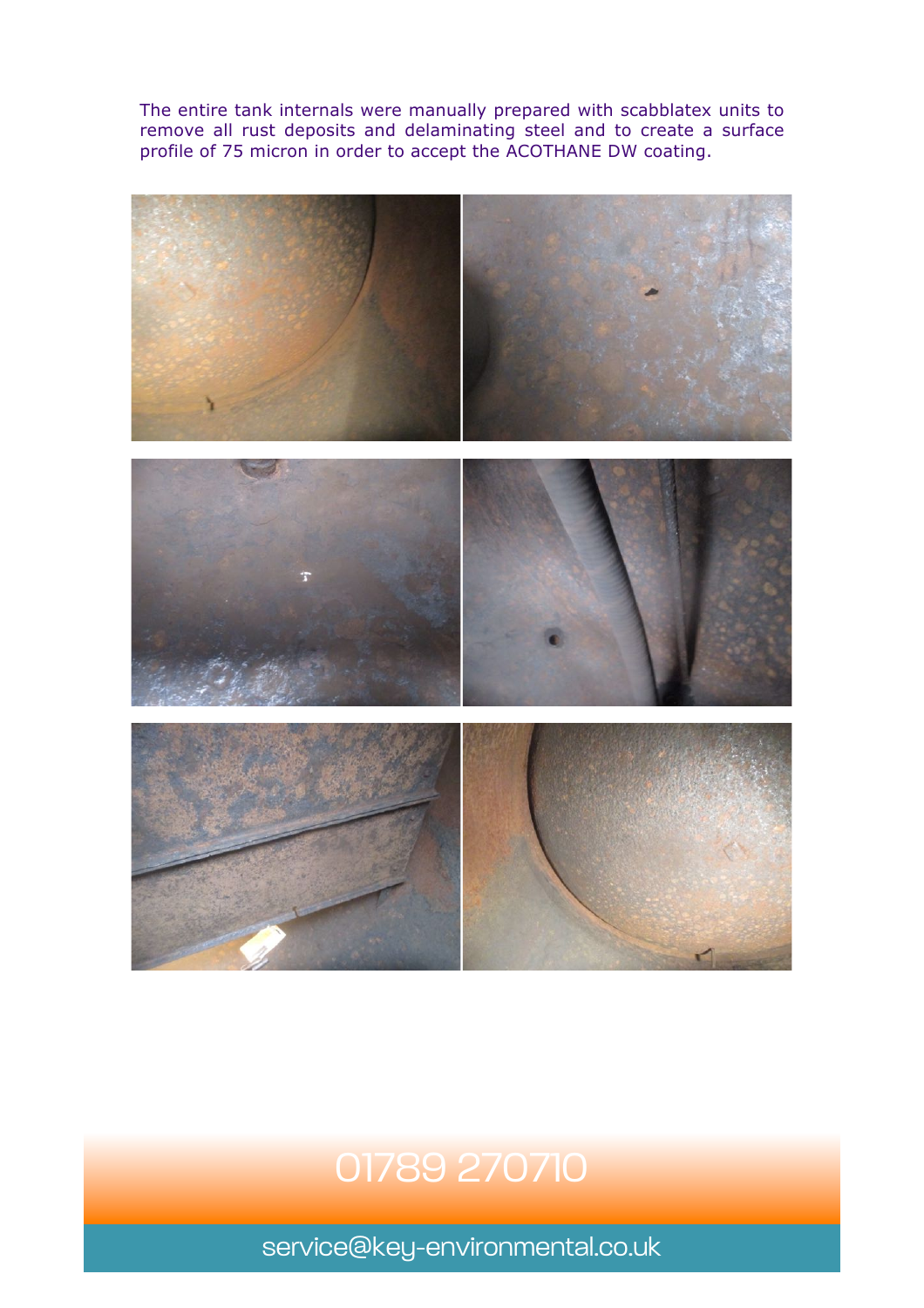During this preparation, several holes appeared which had to be filled with metal tech.



A base coat of Acothane DW was applied to the entire tank internal surfaces at a nominal thickness of 500um.





#### 01789 270710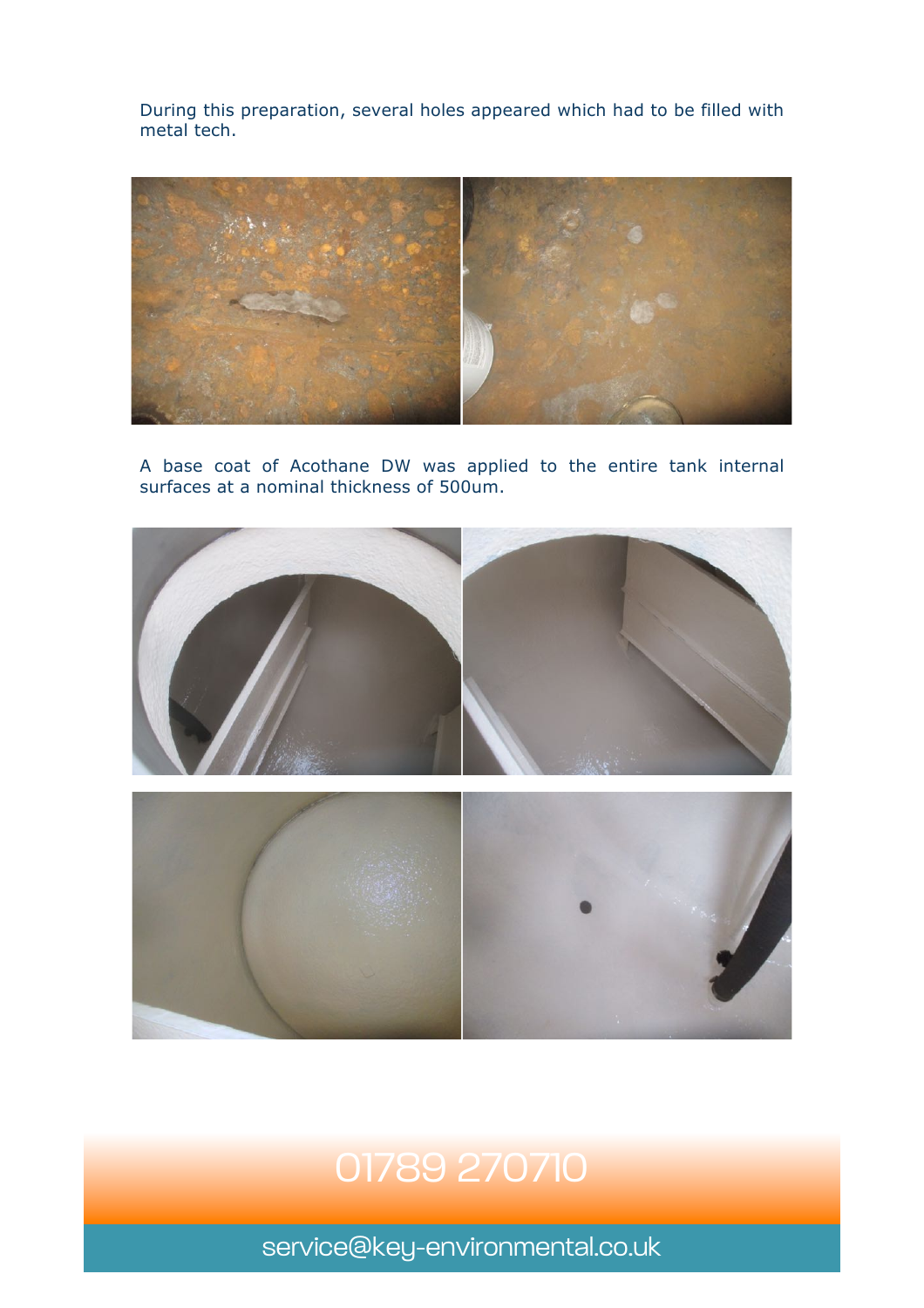

This was repeated with the blue top coat.



#### 01789 270710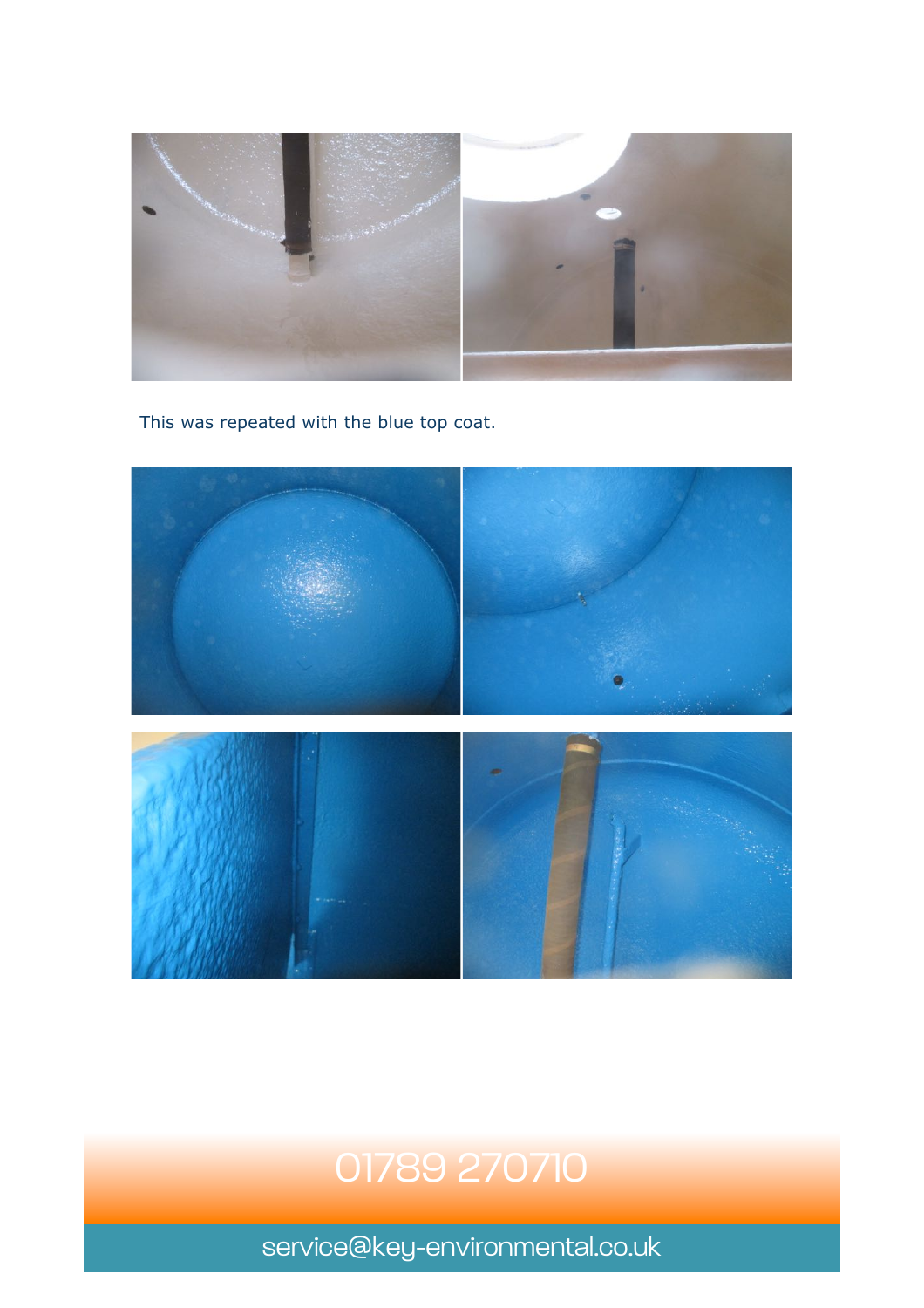

## 01789 270710